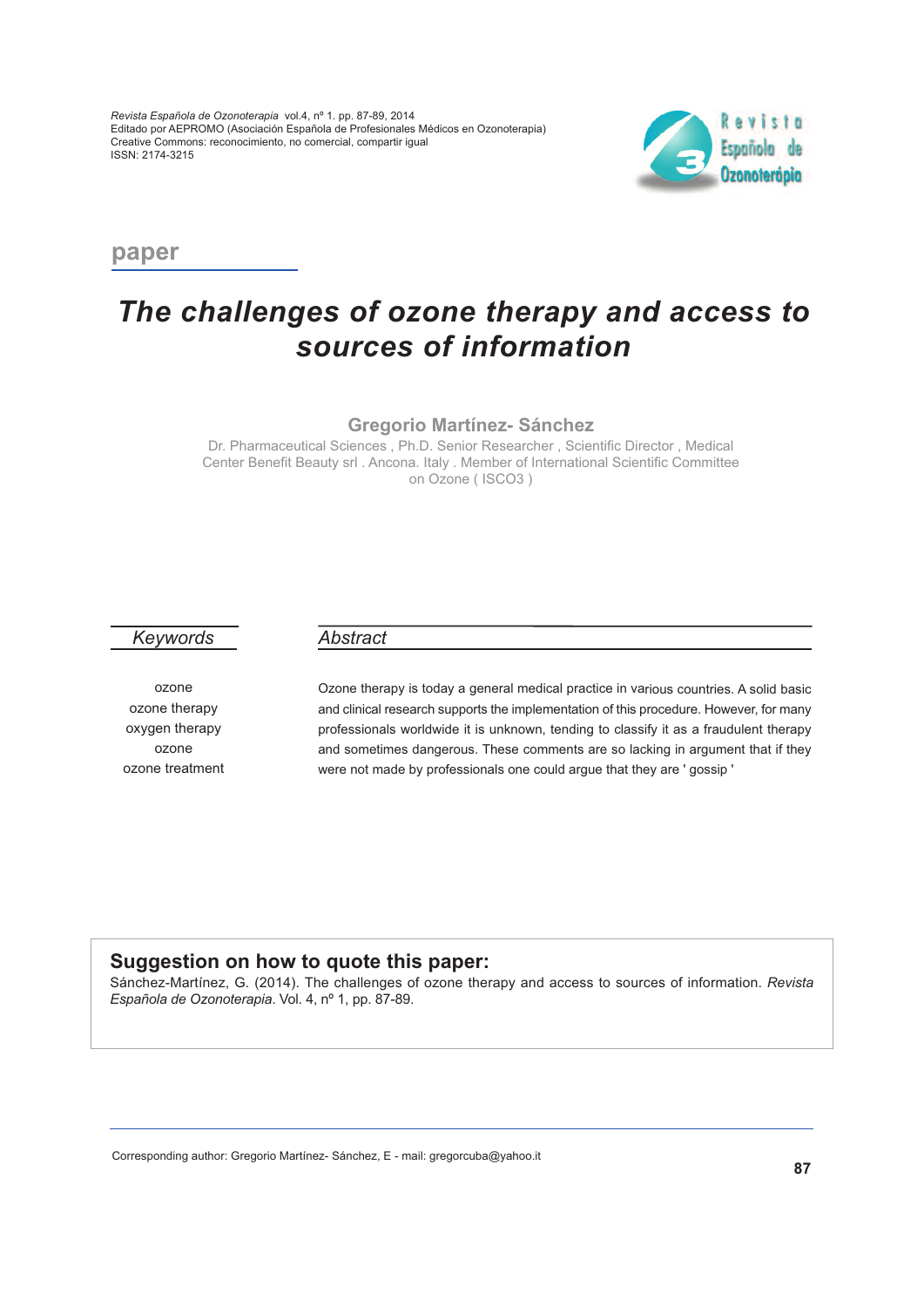Ozone therapy is today a general medical practice in various countries. A solid basic and clinical research supports the implementation of this procedure. However, for many professionals worldwide it is unknown, tending to classify it as a fraudulent therapy and sometimes dangerous. These comments are so lacking in argument that if they were not made by professionals one could argue that they are ' gossip '. <sup>1</sup> So much so that recently a professional who intervened publicly, said he had doubts about the very existence of the ozone molecule. It is also surprising to see how Big Media USA have launched the slogan "Ozone therapy, medical fraud." But the media of that country have been commissioned to disprove that slogan and deepen the roots of the problem. The documentary "Ozone, A Medical Breakthrough?", made by filmmaker Geoff Rogers, shows how behind this campaign are the circles of power of Big Pharma whom would have large economic losses if ozone were introduced massively .

It is also true that ozone at high doses and depending on the route, by which it is administered, causes toxic effects. In particular the inhalation route is very harmful. Ozone produced by industrial machines, photocopiers and computers frequently cause headaches and other disturbances. 2

Ozone generated during electrical storms and dragged to the lower layers of the atmosphere by strong winds are associated with the increase in frequency of hospital admissions for respiratory disorders. The fact is that at least for its toxic effects, ozone has gained fame and has been the focus of multiple investigations to elucidate its biological effects.

Undoubtedly, the effects of this gas at low doses have also been investigated and have been part of numerous scientific publications.<sup>3-7</sup> In this way is that they have been able to explain the many effects of this gas on low back pain and all of its other applications. At this point we can say that ozone acts as a *hormetina.* 8

One of the fundamental obstacles to the introduction of ozone therapy and other techniques in the U.S. and other Western countries is largely associated to the obstacles imposed by the big drug industry, enabling media campaigns against these procedures, to the point of pure scientific ignorance. For example, it is insisted that ozone is a poison, forgetting that in the case of ozone, as in almost all substances, effects are dose dependent. Used at appropriate concentrations it can activate antioxidant mechanisms that protect the body from the effects of free radicals involved in aging and many pathologies.<sup>1, 9</sup>

Other contemporary challenges of ozone therapy are : 1) Use of unfit generators 2) Lack of standardization of clinical protocols, 3) Ozone toxicity, 4) lack of robust clinical evidence for some applications, 4) Quacks or uninformed people, 5) Lack of regulations and lack of health authorities, 6) Lack of funding for research, 7) Skeptical doctors or just uninformed.

The field of information is complex, due to countries that have generated the greatest number of investigations (Germany, Italy, Cuba and Russia) have published the results in their original languages or in no visible means for the rest of the medical/scientific community. These challenges are being faced today by international scientific bodies such as the ISCO3 [International Scientific Committee on Ozone ] that was created in Vienna on October 8, 2010